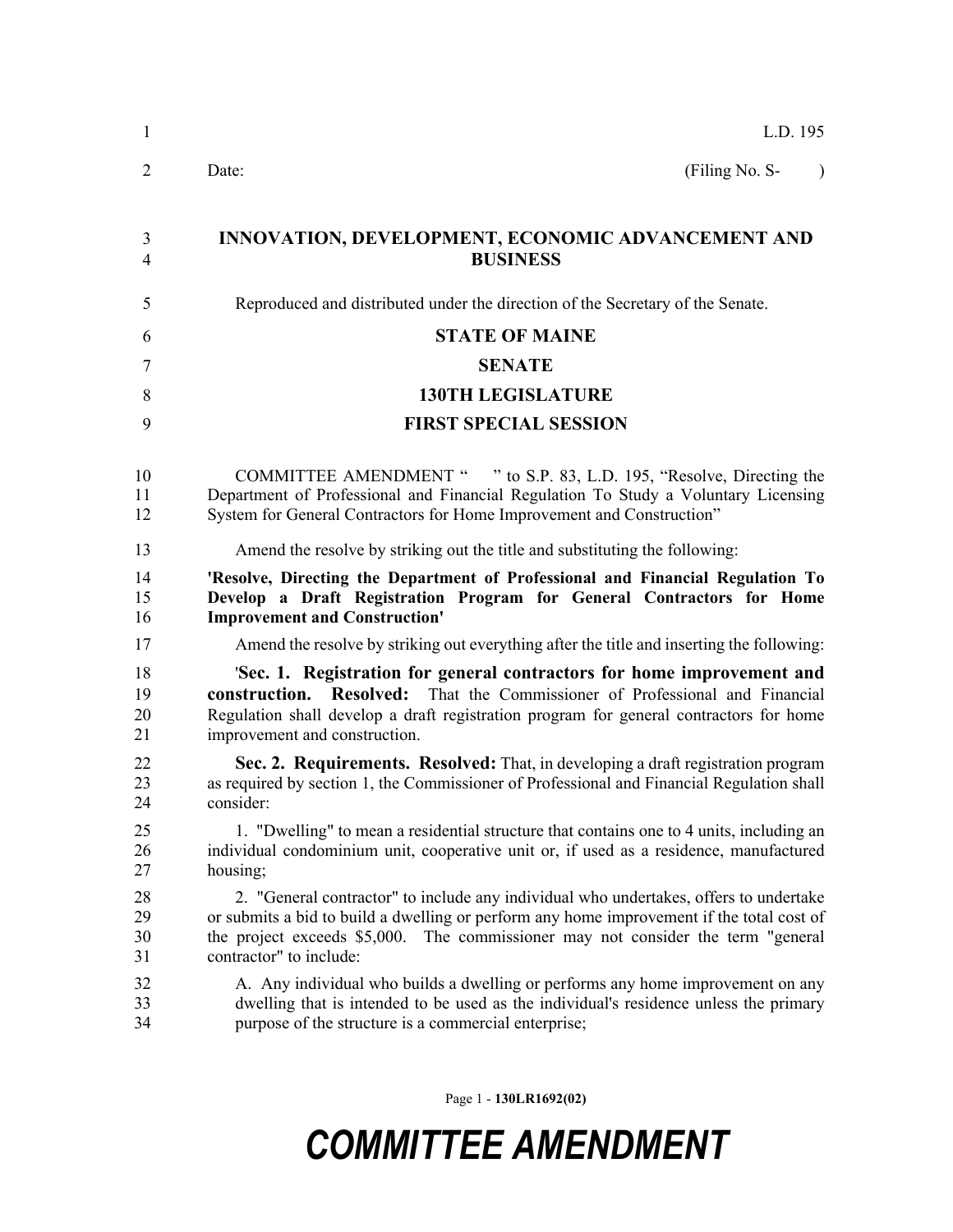1 B. Any subcontractor working under the direction of a general contractor; or

2 C. Any individual licensed as an electrician or plumber or in another profession and 3 who is acting exclusively within the scope of the individual's license;

4 3. "Home improvement" to include building or constructing a dwelling and fixing, 5 replacing, altering, converting, modernizing, improving or making an addition to real 6 property primarily designed or used as a residence. "Home improvement" includes 7 structural work and the construction, installation, replacement and improvement of in-8 ground swimming pools, porches, kitchens, chimneys, chimney liners, garages, fallout 9 shelters, central air conditioning, central heating, heat pumps, boilers, furnaces, hot water 10 heaters, electric wiring, sewers, plumbing fixtures, storm doors, storm windows or siding 11 and other improvements to structures within the residence or upon the land adjacent to the 12 residence. "Home improvement" does not include landscaping; interior painting or wall 13 covering; finished floor covering, including but not limited to carpeting, vinyl floor 14 covering or tile; fencing or freestanding masonry walls; installation of aboveground 15 swimming pools; shutter or awning installation; installation of ground-level patios; or 16 asphalt and driveway installation and maintenance; and

- 17 4. The requirements for registration for general contractors to include:
- 18 A. Disclosure of years of experience in the home improvement and construction 19 industry;
- 20 B. Workers' compensation insurance;
- 21 C. Liability insurance;
- 22 D. Disclosure of prior judgments against the applicant;
- 23 E. Disclosure of prior bankruptcy petitions filed by or against the applicant;
- 24 F. Disclosure of status of licensure or registration in other jurisdictions; and
- 25 G. Applicable fees.

26 **Sec. 3. Draft registration program and legislation. Resolved:** That the 27 Department of Professional and Financial Regulation shall submit the draft registration 28 program developed under section 1 and any proposed legislation to the Joint Standing 29 Committee on Innovation, Development, Economic Advancement and Business by 30 December 1, 2021. The committee is authorized to submit a bill based on the draft 31 registration program and proposed legislation to the Second Regular Session of the 130th 32 Legislature.'

33 Amend the resolve by relettering or renumbering any nonconsecutive Part letter or 34 section number to read consecutively.

35 **SUMMARY**

This amendment replaces the resolve. It directs the Department of Professional and 37 Financial Regulation to develop a draft registration program for general contractors for home improvement and construction. The department is required to submit the draft 39 registration program and any proposed legislation to the Joint Standing Committee on Innovation, Development, Economic Advancement and Business by December 1, 2021, 36 37 38 39 40

Page 2 - **130LR1692(02)**

## *COMMITTEE AMENDMENT*